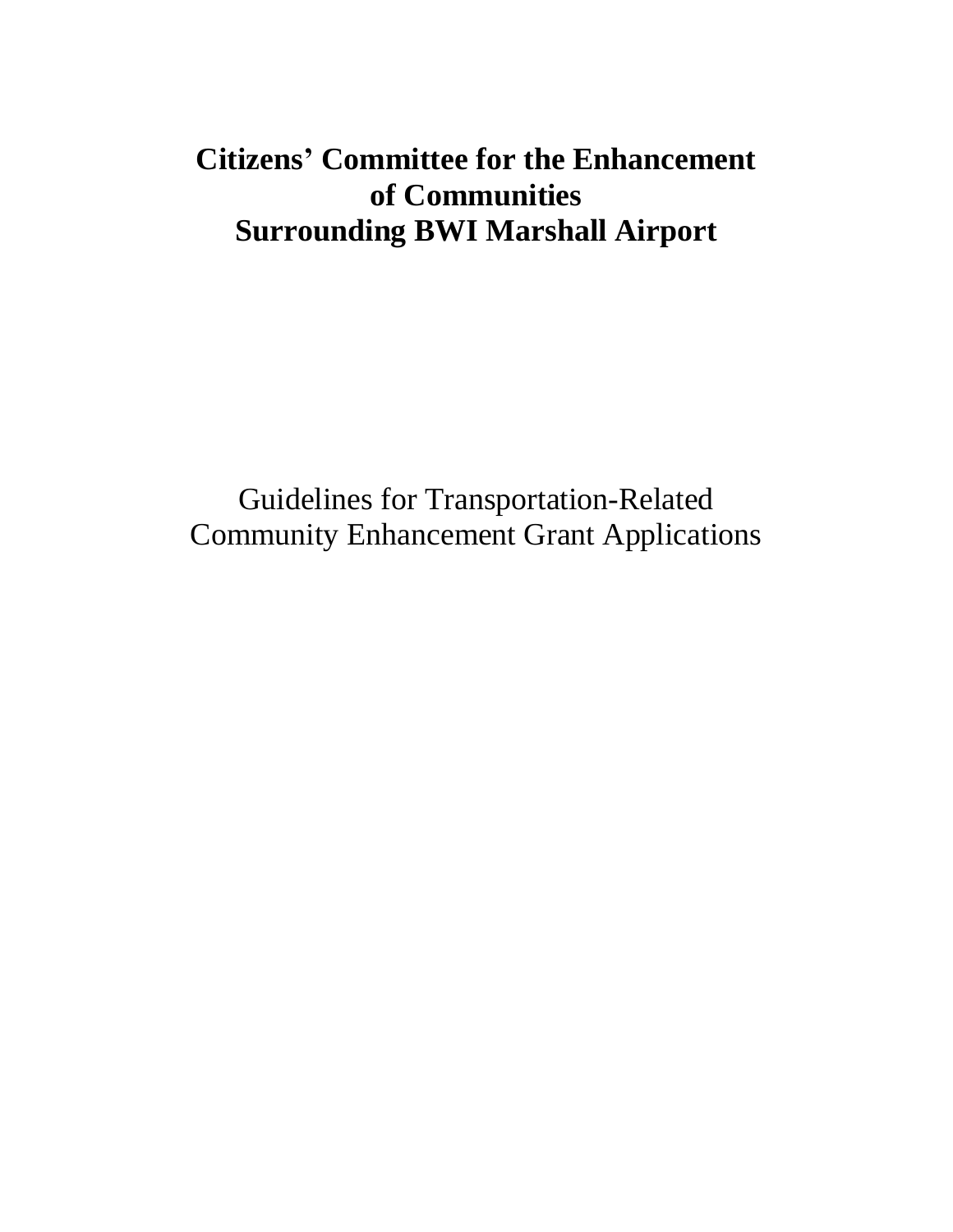# **BWI Marshall Airport Guidelines for Community Enhancement Grant Applications**

#### **Purpose and Intent**

Maryland Senate Bill 276 established in 2000 an 11-member Citizens' Committee for the Enhancement of Communities Surrounding Baltimore/Washington International Thurgood Marshall Airport (BWI Marshall). The purpose of this Committee is to evaluate livability issues that affect communities located within the 1998 certified Airport Noise Zone or within two miles of the outermost noise contour. The intent of this legislation is to provide some benefit to those citizens living in communities impacted by noise, traffic etc., associated with the operation of BWI Marshall. Communities which fall within the specified area, may identify transportation-related community enhancement projects such as streetscapes, bus shelters, sidewalks, speed humps, streetlights, transportation safety items, or other similar projects, and request funding for them through this program.

## **Grant Funding**

- In order to be eligible for funding, applications for grant monies must be for transportationrelated projects only.
- Applications must be for a community association in good standing as demonstrated by a copy of its Certificate of Status, generally called a good standing certificate, issued by the Maryland Department of Assessment and Taxation that is all or partially located in the impacted area: The impacted area is an area extending two (2) miles outside of the certified 1998 Airport Noise Zone. Click here to see if your community is within the eligible area: CEG [Map Link](https://maryland.maps.arcgis.com/apps/webappviewer/index.html?id=1e1dc23b145148559b238de22c226881)
- The Secretary of the Maryland Department of Transportation (MDOT) appoints a Citizens' Enhancement Committee to review and make recommendations regarding grant applications to the Secretary. The Secretary of MDOT may award grants based on the Committee's review and recommendation.
- Applicants who are selected to receive grant funding will be required to enter into a Grant Agreement with the Maryland Department of Transportation.
- There is no limit to the number of grants an eligible community may submit.
- Requests for grants must be accompanied by a complete description of the project, as well as the specific project location with a sketch map and other supporting information as requested on the application form.
- It is understood that the grant application submission represents the official position of the submitting community or organization association.
- Requests for grants must be submitted by the president or authorized representative of the organization. A telephone number and email address at which the primary contact can be reached during the day is required.
- A community association awarded a grant will be responsible for obtaining all necessary approvals and permits, such as, but not limited to, grading, electrical, building, etc.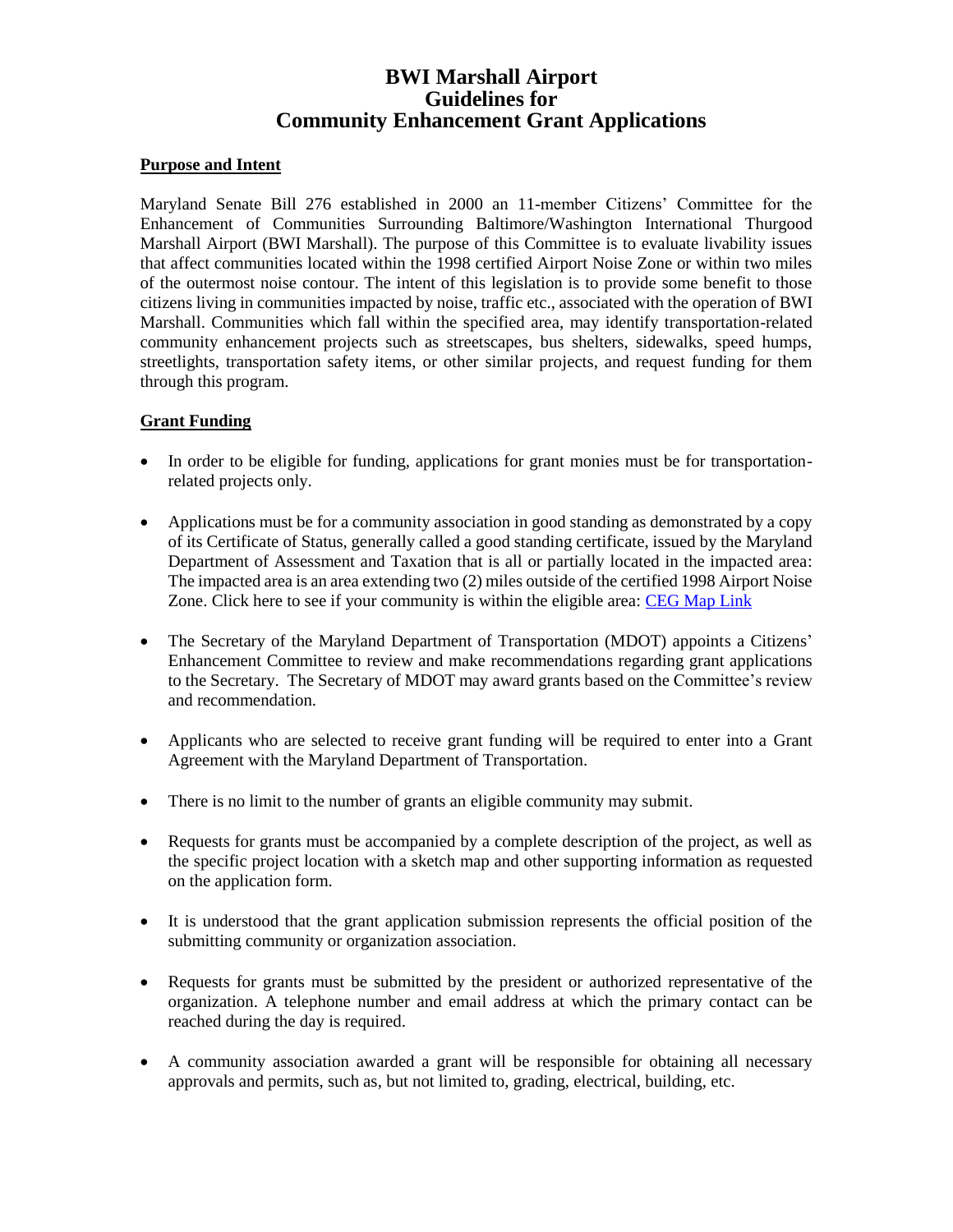• All purchase receipts, records of donations, including volunteer time, and other expenditures shall be retained as outlined in the grant agreement for three years and may be required to be produced for audit. Failure to retain any of these items may delay consideration of any future applications for grant funds by that association.

# **Include with Application:**

- A color map identifying the specific location of the proposed project.
- At least two (2) cost estimates that are specific to the proposed project.
- Color photographs that clearly demonstrate a need for the proposed project.
- Current Certificate of Status from the MD Dept of Assessments and Taxation. Information about obtaining the Certificate of Status is available online at [www.dat.state.md.us.](http://www.dat.state.md.us/) Must be issued within one (1) year of the grant application.
- Financial statements and income tax forms for the last two years.
- Completed IRS Form W-9
- *Incomplete grant application packages will not be considered.*

## **How to Submit the Application:**

- The preferred delivery method for applications is via electronic submission.
- Electronically submit, in pdf format, a complete grant package that includes the grant application, color photos, estimates, Certificate of Status, financial statements and income tax forms for the last two years and a completed Form W-9.
	- Submit two pdf files. PDF #1 should contain all grant package information without the financial statements, income tax forms and IRS Form W-9.
	- PDF #2 should contain all financial information including financial statements, income tax forms and the IRS Form W-9
- Submit completed applications via the Maryland OneStop Portal located at the following website: [https://onestop.md.gov/.](https://onestop.md.gov/)
- [https://onestop.md.gov/forms/maa-community-enhancement-grant-form-](https://onestop.md.gov/forms/maa-community-enhancement-grant-form-605cc7fd64d82201c279ca6f)[605cc7fd64d82201c279ca6f](https://onestop.md.gov/forms/maa-community-enhancement-grant-form-605cc7fd64d82201c279ca6f)
	- If this is your first time using the OneStop Portal you will need to register. If you have already registered, you will simply need to login and submit the application and application package.
- In the event the applicant does not have the required equipment to submit the application electronically, MDOT MAA will accept paper applications. Paper applications must be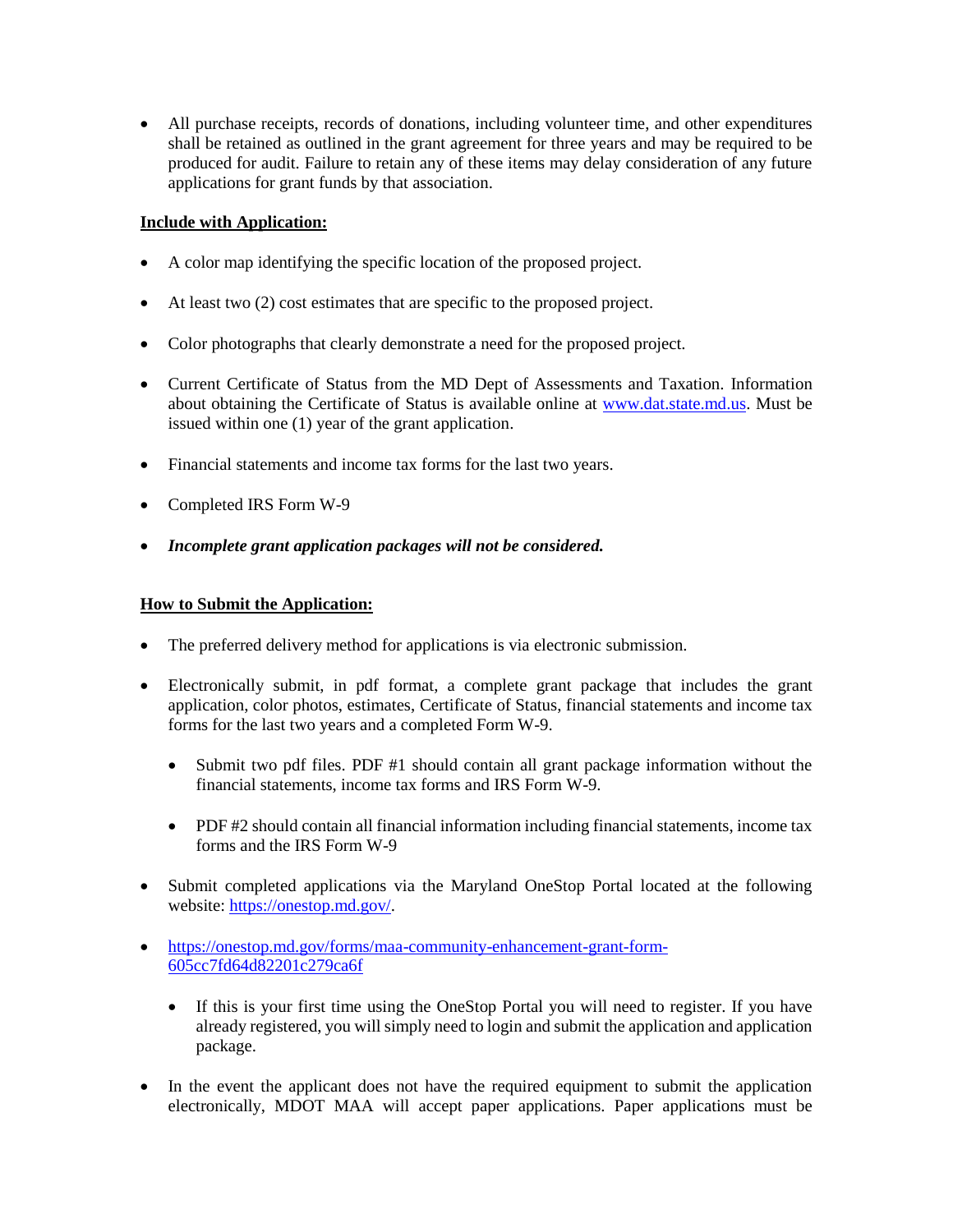received by the MDOT MAA prior to the quarterly submission deadline. One (1) complete application package should be mailed to:

> Transportation Community Enhancement Grant c/o MDOT MAA – Bruce Rineer Office of Environmental Compliance & Sustainability PO BOX 8766 BWI Airport, Maryland 21240-0766

• Drop off of paper applications may be available with prior coordination with MDOT MAA staff. Contact Karen Harrell at 410-859-7550 to discuss options. Drop off must be completed before each quarterly cycle submission deadline.

# **Review Process**

- Applications will be reviewed for completeness by MDOT MAA after submission.
- All completed applications will be considered by the committee in the order in which they were received.
- Grant applications should be computer-generated/typed as the online application is a writable form.

## **Grant Application Cycles:**

- Grant applications will be reviewed in quarterly cycles.
- Only grant applications received by the quarterly cycle deadline, which is typically thirty (30) days prior to the committee meeting, will be reviewed at the next appropriate quarterly meeting.
- Each cycle submission deadline and Committee meeting dates shall be posted on the Maryland Department of Transportation Maryland Aviation Administration (MDOT MAA) website: [CEG Program Website](https://marylandaviation.com/environmental/environmental-compliance-sustainability/transportation-community-enhancement-grants-program/)
- Applications received after the quarterly cycle deadline may be held by MDOT MAA, in its discretion, until the next grant cycle.
- Applications held for review may be pulled from consideration by the applicant upon notice to MDOT MAA.
- Applicants will receive written notification of the Committee's recommendation.